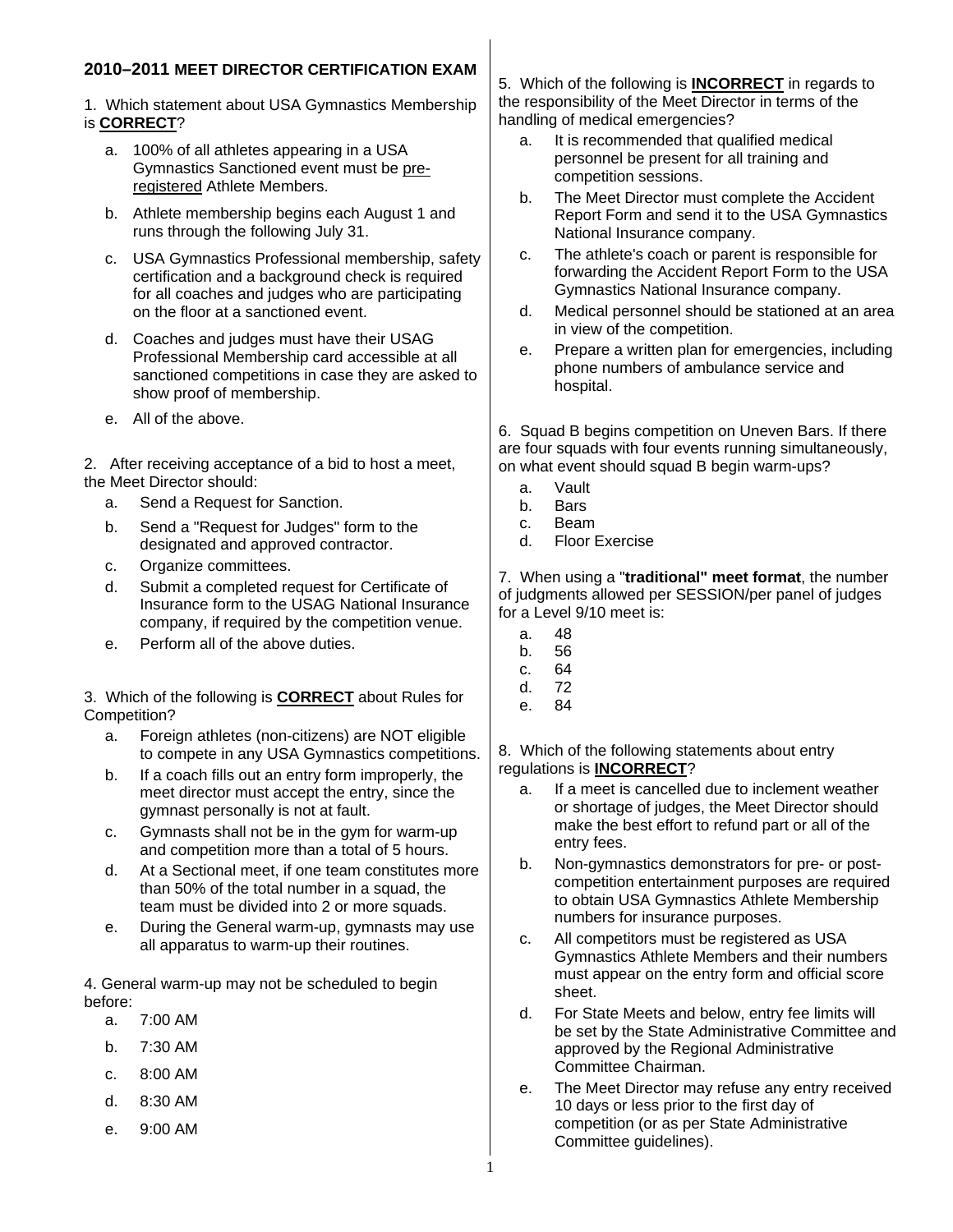9. When hosting a LOCAL level of competition, which of the following is **INCORRECT** about the requirements:

- a. Local meets for Optional Levels must be judged by a minimum of 2 judges per event.
- b. No more that 64 judgments per session/per panel of judges are allowed at a Level 8 meet with a **non-traditional** format.
- c. Local Meets may be designated as qualifying meets to State Championships, if Sectionals are not held.
- d. There must be a minimum of two clubs competing to obtain a sanction for a Local meet.
- e. Results of a Local meet must be sent to the State Administrative Committee Chairman or a designated State Administrative Committee member.

10. In order to be eligible to compete at Level 5, a gymnast:

- a. Must be a minimum of 7 years of age at the time of the competition.
- b. Must have competed at Level 4 and earned a 31.00 AA.
- c. Must have completed all requirements in Levels 1-4 at 100% proficiency.
- d. Must be a United States citizen.
- e. All of the above.

11. Which procedure is **CORRECT** for USAG State Championship competitions?

- a. All State meets must be judged by four-judge panels.
- b. If the number of athletes in one age division requires that 2 sessions must be held, the athletes will be seeded according to qualifying score.
- c. Club team competition is not allowed.
- d. The State Administrative Committee selects the judges for State Meet.
- e. Individual Event ranking is determined by Event Finals competition.

### 12. Which statement is **INCORRECT** for **Open** Optional Invitational Team Meets?

- a. Awards for separate age divisions and/or levels are not required.
- B. The coach may determine the competitive order of his/her team's gymnasts.
- c. A draw will determine which team will start on each event.
- d. Teams may be comprised of different age divisions and/or different levels.
- e. Scores may be used for qualifying and mobility purposes for Level 8.

13. Which is **CORRECT** regarding the gymnast's age for Jr. Olympic competitions?

- a. A Level 8 gymnast must be a minimum of 10 years of age.
- b. The gymnast's age is determined by her age as of December 31<sup>st</sup> in the year of competition.
- c. All gymnasts must reach the minimum age for the specific level in order to compete in ANY sanctioned meet.
- d. A Level 4 gymnast must have reached her  $5<sup>th</sup>$ birthday in order to compete in any sanctioned meet.
- e. The gymnast may choose to move up to an older division if her birthday is after the Championship meet, but before December 1st.

14. The minimum amount of time required for open stretch/bar settings prior to timed warm-ups is:

- a. 5 minutes
- b. 10 minutes
- c. 15-30 minutes
- d. 35-45 minutes
- e. 1 hour

15. The competition must be scheduled to insure that no gymnast will be competing after:

- a. 9:00 PM
- b. 9:30 PM
- c. 10:00 PM
- d. 10:30 PM
- e. 11:00 PM

16. Which statement is **INCORRECT**? An inquiry:

- a. at a Jr. Olympic competition may not include a request for video review of the exercise, unless the Jury of Appeals allows it.
- b. must be submitted to the Meet Director or Meet Referee.
- c. must be submitted within 5 minutes of the completion of the squad's competition on the event in question.
- d. will be returned to the coach by the Meet Director or the Meet Referee after the Chief Judge has completed the response.
- e. that is denied will result in a \$10 charge to the coach filing the inquiry.

17. Which of the following individuals is **NOT** a member of the Jury of Appeals?

- a. The gymnast's coach
- b. The Chief Judge(s)
- c. The Meet Director
- d. The Meet Referee
- e. A USA Gymnastics representative, if present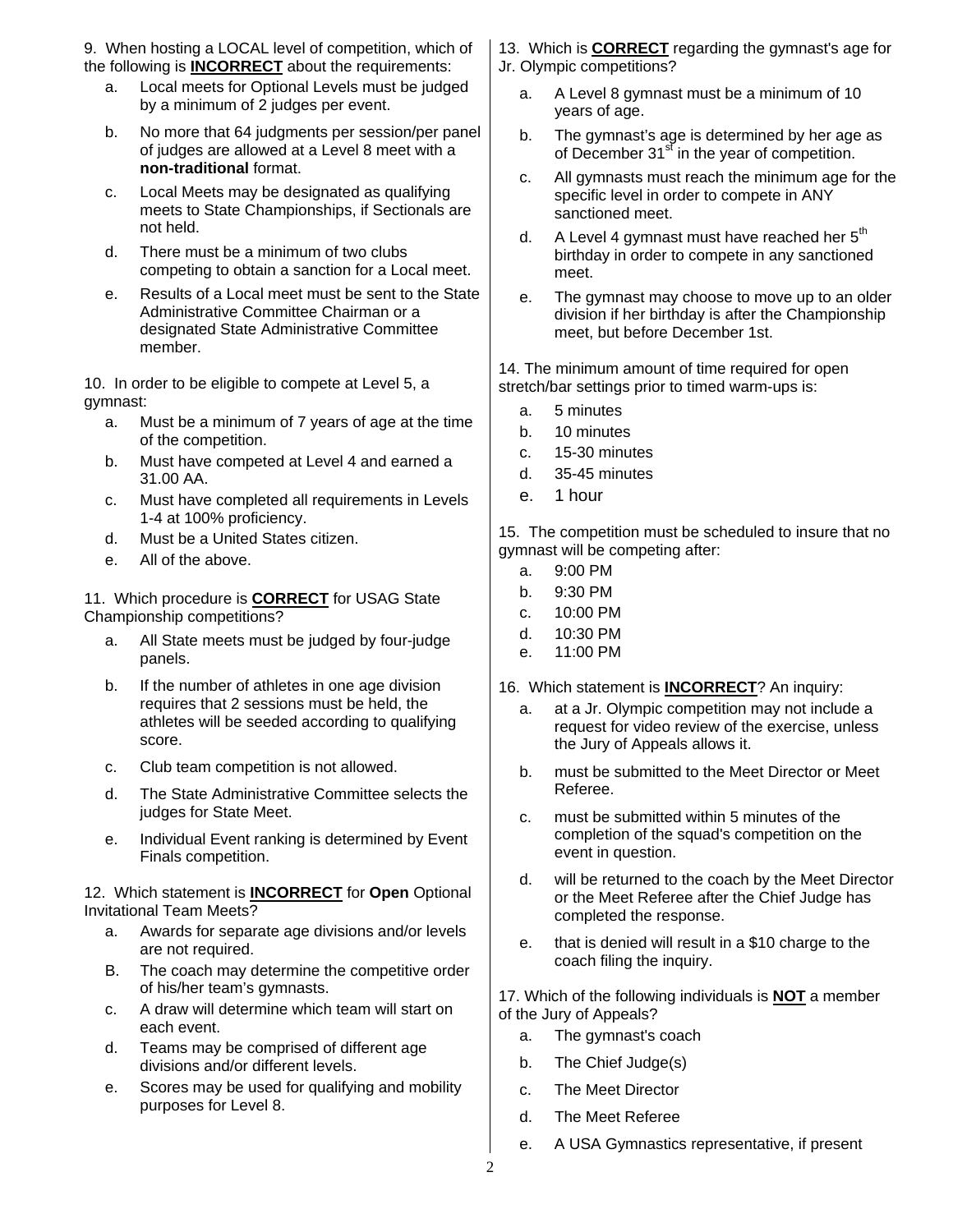18. How long would a gymnast be in the gym (excluding awards presentation) in a Level 10 Optional competition (**using traditional format**) with 4 events running simultaneously with 40 gymnasts competing?

- a. 2 hours, 40 minutes
- b. 3 hours
- c. 3 hours, 40 minutes
- d. 4 hours
- e. 4 hours, 40 minutes

19. What is the maximum number of gymnasts allowed in a session of ONLY Level 7 gymnasts, using a nontraditional or modified non-traditional format?

- a. 56
- b. 64
- c. 72
- d. 80
- e. 96

20. A **traditional format** meet is being conducted with Compulsory and Optional levels competing in the same session. What is the **maximum number of judgments PER SESSION** per panel of judges allowed if there are 36 or more Compulsory gymnasts competing?

- a. 56
- b. 60
- c. 64
- d. 72
- e. 96

21. Which procedure is **INCORRECT** when performing the draw?

- a. Alphabetize teams and assign competitive numbers for each gymnast, designated by age divisions and/or Levels.
- b. Determine the number of sessions, according to the number of competitors per age division or per club.
- c. Keep levels and/or age divisions in the same session and, if possible, in the same squad(s).
- d. Competitive order per squad is determined by random draw of the gymnasts assigned to that squad.
- e. If one team constitutes 25% or more of the total number in a squad, that team must be divided into two or more squads.

22. How much time is allowed for the touch warm-up on Optional Floor Exercise for a squad of 12 gymnasts?

- a. 6 minutes
- b. 9 minutes
- c. 12 minutes
- d. 18 minutes
- e. 24 minutes

23. Which procedure is **INCORRECT** when performing the draw?

- a. At Team Invitationals, the draw may be done for Team starting event only, not for individual gymnasts.
- b. Competitive order in the squad is determined by taking the numbers of all gymnasts assigned to that squad and draw randomly.
- c. A gymnast shall not compete as the first performer of the meet in more than one event.
- d. The number of places to be dropped must be applied uniformly and based on 1/3 of the number of competitors per squad.
- e. None of the above statements are incorrect.

24. What is the maximum number of judgments per session per panel of judges for a Compulsory only meet conducted with timed warm-ups on all four events in the competitive gym prior to competition (**traditional meet format**)?

- a. 64
- b. 72
- c. 76
- d. 84
- e. 96

25. Which procedure is **CORRECT** according to the J. O. competition regulations for warm-ups?

- a. Warm-up time for Level 4's is 45 seconds per gymnast.
- b. Each gymnast is required to take a touch warmup.
- c. In a Level 8-10 Optional meet using a modified traditional format, each gymnast is allowed a maximum of 1½ minute warm-up, with no 30 second touch warm-up.
- d. In Level 8-10 Optional competitions, the gymnast is allowed a maximum of two (2) vaults in touch warm-ups.
- e. Warming-up between Floor Exercise routines is not allowed under any circumstances.

#### 26. Which meet procedure is **CORRECT**?

- a. The gymnast must flash her vault number at all optional competitions.
- b. Base score at State Meets must be established by using a forerunner (non-competing gymnast).
- c. In the pre-meet timed warm-ups, blocked time is **NOT** allowed for Vault and Floor Exercise.
- d. For Local meets, the draw for sessions must be determined by age divisions.
- e. Open scoring is required at State, Regional and National competition.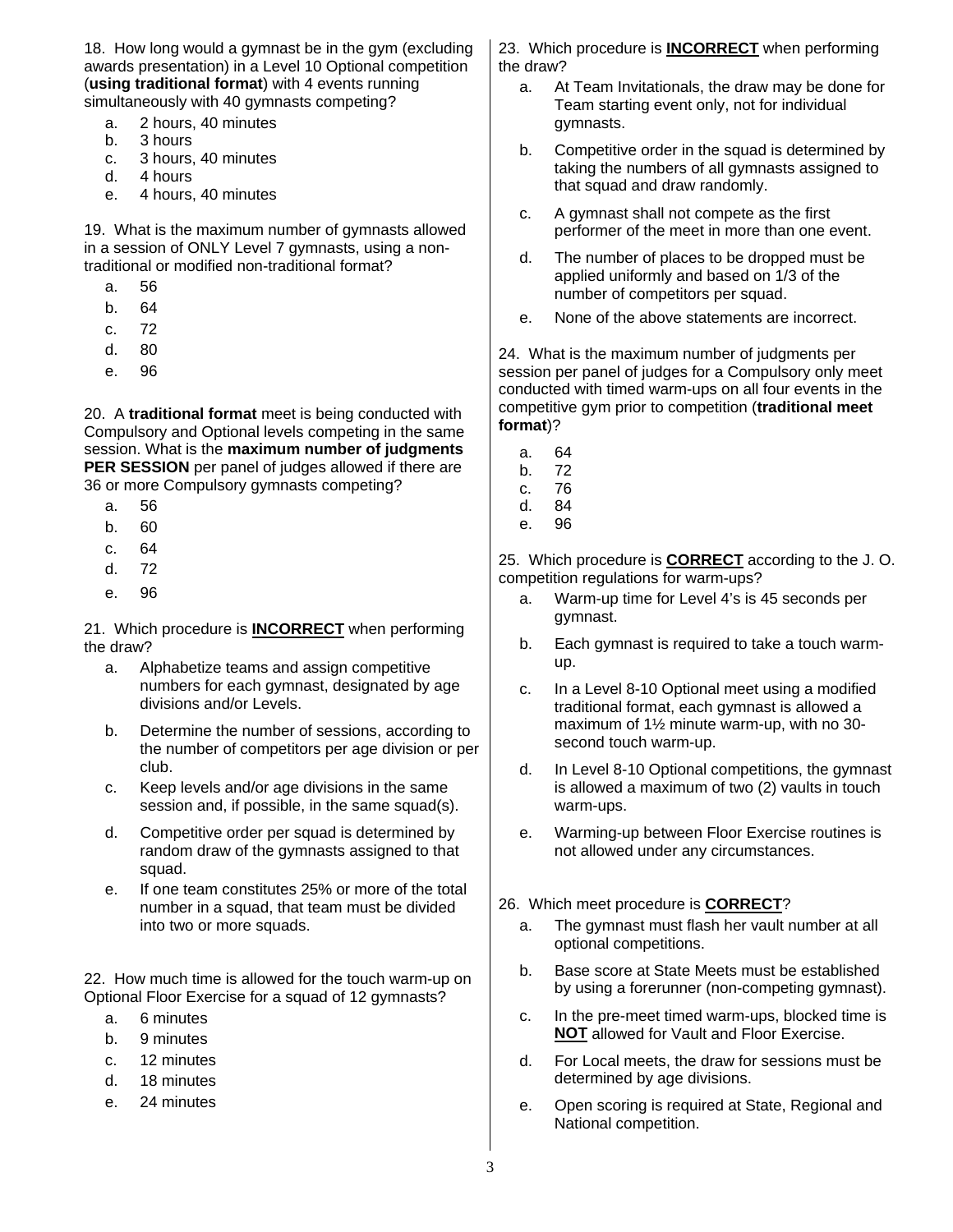27. If a squad begins competition on Balance Beam, what is the proper order of the next three events, when following **Olympic order** of rotation?

- a. Vault, Floor, Bars
- b. Floor, Vault, Bars
- c. Vault, Bars, Floor
- d. Floor, Bars, Vault
- e. Bars, Floor, Vault

28. When is a competition "touch" warm-up required?

- a. At a Level 5 Compulsory competition with 9 gymnasts per squad.
- b. At a Level 8 Optional dual meet with a total of 6 gymnasts per squad and timed warm-ups directly preceding competition on each event.
- c. At all Sectional Compulsory meets.
- d. At any competition in which timed warm-ups are not on the competitive equipment.
- e. At a Level 6 Compulsory competition with 13 gymnasts per squad.

29. What is the FIG maximum height specification for the Vaulting Apparatus?

- a. 115 cm
- b. 120 cm
- c. 125 cm
- d. 130 cm
- e. 135 cm

30. Which statement about apparatus requirements is **CORRECT**?

- a. If a vault table with two pistons is used, the pistons may be set at different heights.
- b. The minimum mount run distance provided for Uneven Bars at Levels 1-6 is 10 feet.
- c. All levels may use the beam at any height from 100 to 125 cm, regardless of the age division.
- d. For Levels 9 & 10, a 6-foot wide mat is required for Uneven Bar dismounts.
- e. All of the above statements are correct.

31. On Uneven Bars, what is the minimum height of the low bar for gymnasts who are 12 years and older at Jr. Olympic competitions?

- a. No minimum height requirement
- b. 115 cm
- c. 120 cm
- d. 155 cm
- e. 160 cm

32. If there are 35 Jr. Olympic gymnasts entered in an age division, what is the minimum number of places to be awarded?

- a. 1-6 AA and 1-4 Events
- b. 1-6 AA and 1-3 Events
- c. 1-3 AA and 1-3 Events
- d. 1-6 AA and 1-6 Events
- e. 1-10 AA and 1-10 Events

33. Which statement is **CORRECT** for Level 4 competitions?

- a. If a gymnast earns both an achievement and placement award, only the placement award need be given on that event.
- b. The State Administrative Committee determines the scores for achievement awards and any guidelines for their use.
- c. When only achievement awards are given, gymnasts are not required to compete within their designated age divisions.
- d. If placement awards are given, gymnasts must compete within their designated age division.
- e. All of the above statements are correct.

34. In a compulsory meet, there is a tie for first place in the All-Around competition. If duplicate awards are not available and the tie must be broken for the distribution of awards, which procedure is **CORRECT**?

- a. The gymnast with the highest individual event score receives the first place (gold) award, but both gymnasts are recognized as placing first.
- b. The gymnast with the second highest individual event score receives the gold award.
- c. The gymnast with the third highest individual score receives the gold award.
- d. The gymnast with highest Chief Judge's score in any of the individual events receives the gold award.
- e. The tie is not to be broken.

35. The criteria for the selection of SECTIONAL and STATE event sites are listed in the *Rules and Policies*. Which is **NOT** a requirement of the host organization?

- a. Be responsible for any financial loss that they may incur.
- b. Have experience in running successful, organized events.
- c. Have the reputation of operating according to the highest ethical standards.
- d. Have a separate warm-up gym available to the competitors with equipment identical to that of the competition gym.
- e. Guarantee the best organizational set-up for a quality event.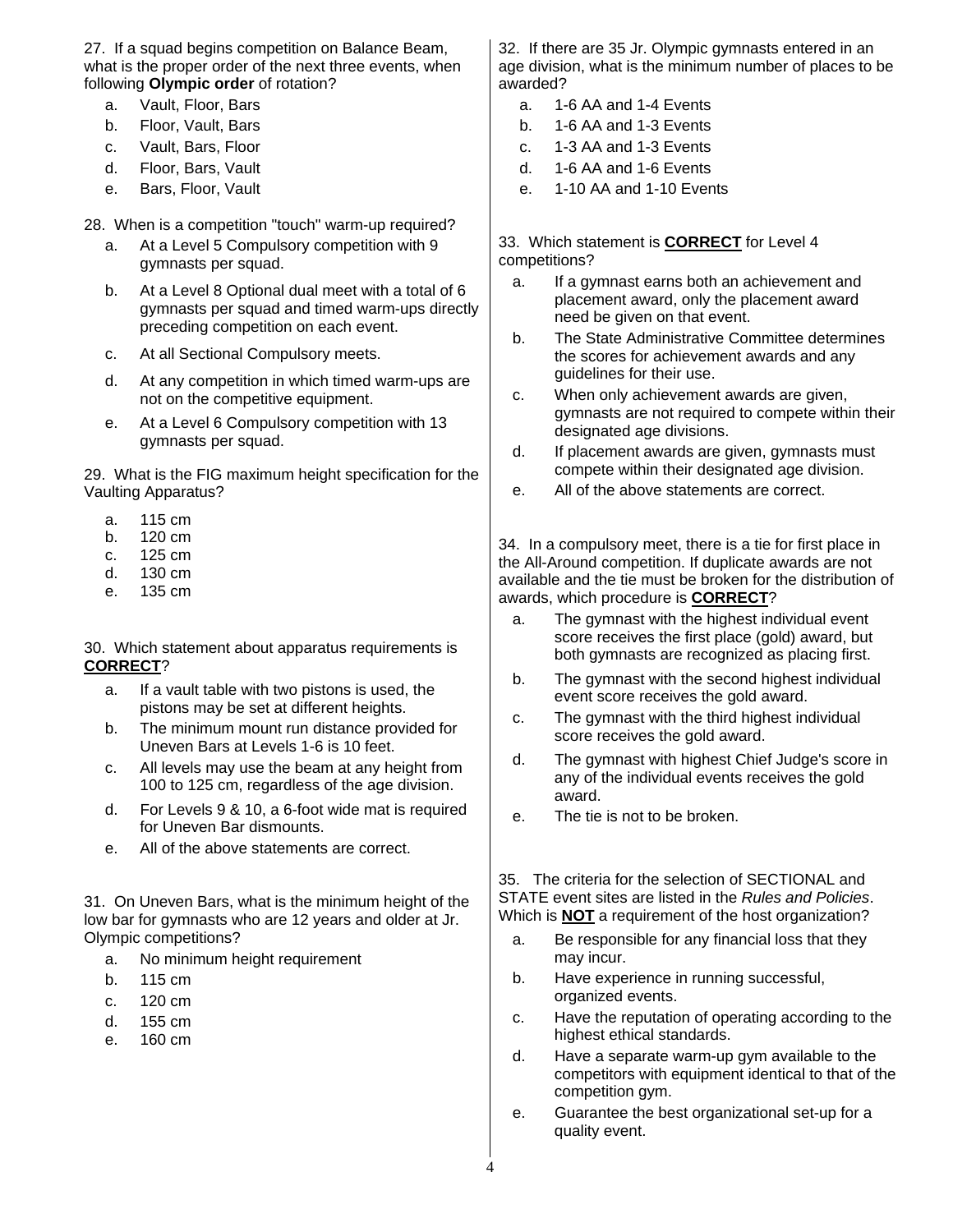36. Which of the following statements regarding sanctioning is **INCORRECT**?

- a. A Meet Director is required to post the Certificate of Approval form during the meet.
- b. The Sanction Report Form must be signed by the Meet Director and the officials.
- c. If the request for sanction is late, there is a fine of \$50.00 per sanctioned event.
- d. The sanction fee for a local meet with 73 or more gymnasts is \$100.00.
- e. The sanction request should include training days as well as competition days.

#### 37. Which of the following is **CORRECT** about sanctioning procedures?

- a. Sanctions are secured through the Regional Administrative Committee Chairman.
- b. Blanket sanctions (for up to 10 meets) are available for local meets only.
- c. Request for Sanction forms must be postmarked a minimum of 30 days prior to the competition, in order to avoid late fees.
- d. Sanction report forms must be returned to the USA Gymnastics office within one week.
- e. If a meet is cancelled due to inclement weather, Sanction fees are refundable.

38. Which statement is **CORRECT** about violations of sanctions?

- a. Sanctions may be revoked.
- b. When a sanction is revoked, no score from the competition is valid.
- c. If an individual gymnast is in violation of the regulations, she will be disqualified and all awards must be returned.
- d. The Meet Director may be fined \$500.00 for a first-time violation.
- e. All of the above statements are correct.

39. A Meet Director assumes responsibility in many areas when hosting a sanctioned event. Which of the following is **NOT** a responsibility of the Meet Director?

- a. To consider and employ all reasonable safety measures.
- b. To insure that all gymnasts have provided their USA Gymnastics Athlete membership number.
- c. To place the order for all awards with the National Awards company when hosting a State, Regional or National Championships.
- d. Follow all regulations contained in the *Rules and Policies* book and all technical regulations from the Women's Technical Committee.
- e. Report results according to procedures stated in the USA Gymnastics *Rules and Policies* under "Procedures for Reporting Results."

40. Due to unforeseen circumstances, you are forced to change the date of an upcoming sanctioned event. Which is the following is **CORRECT**?

- a. As meet director, you can change the date on the sanction form, in ink, and initial the change.
- b. The meet director should explain the circumstances to the judges, and the Meet Referee should make the proper change on the form and initial the change.
- c. The meet director should not make any changes on the sanction form, but should verbally tell all the coaches and judges that the date is incorrect on the sanction form.
- d. The meet director should call the State Administrative Committee Chairman to receive authorization to change the date of the meet.
- e. The meet director must request the change in writing by mail, FAX or E-mail to the USA Gymnastics Member Services.

41. Which of the following statements about procedures for reporting results of a sanctioned event is **CORRECT**?

- a. An official USA Gymnastics Sanction Report Form must be mailed to the State Administrative Committee Chairman within two weeks.
- b. The official Sanction Report Form must be mailed to USA Gymnastics Member Services within one week.
- c. A copy of **LOCAL** meet results and a completed meet result form must be mailed to USA Gymnastics Members Services within 48 hours.
- d. It is not necessary to return sanction report forms for cancelled meets.
- e. Pre-meet information and Meet Results may not include the individual athletes' birth date.

42. For Level 9 Uneven Bars competition, what is the minimum specification for the runway distance for mounts?

- a. 12'
- b. 16'
- c. 18'
- d. 19' 8"
- e. 22'

43. Which procedure is CORRECT if a gymnast competes in the wrong age division?

- a. Her scores may count for Team Score.
- b. Her scores may be used only for the All-Around.
- c. Scores may be used for another session with the correct age division.
- d. Her scores may be used for Level Mobility only.
- e. Duplicate awards may be given.